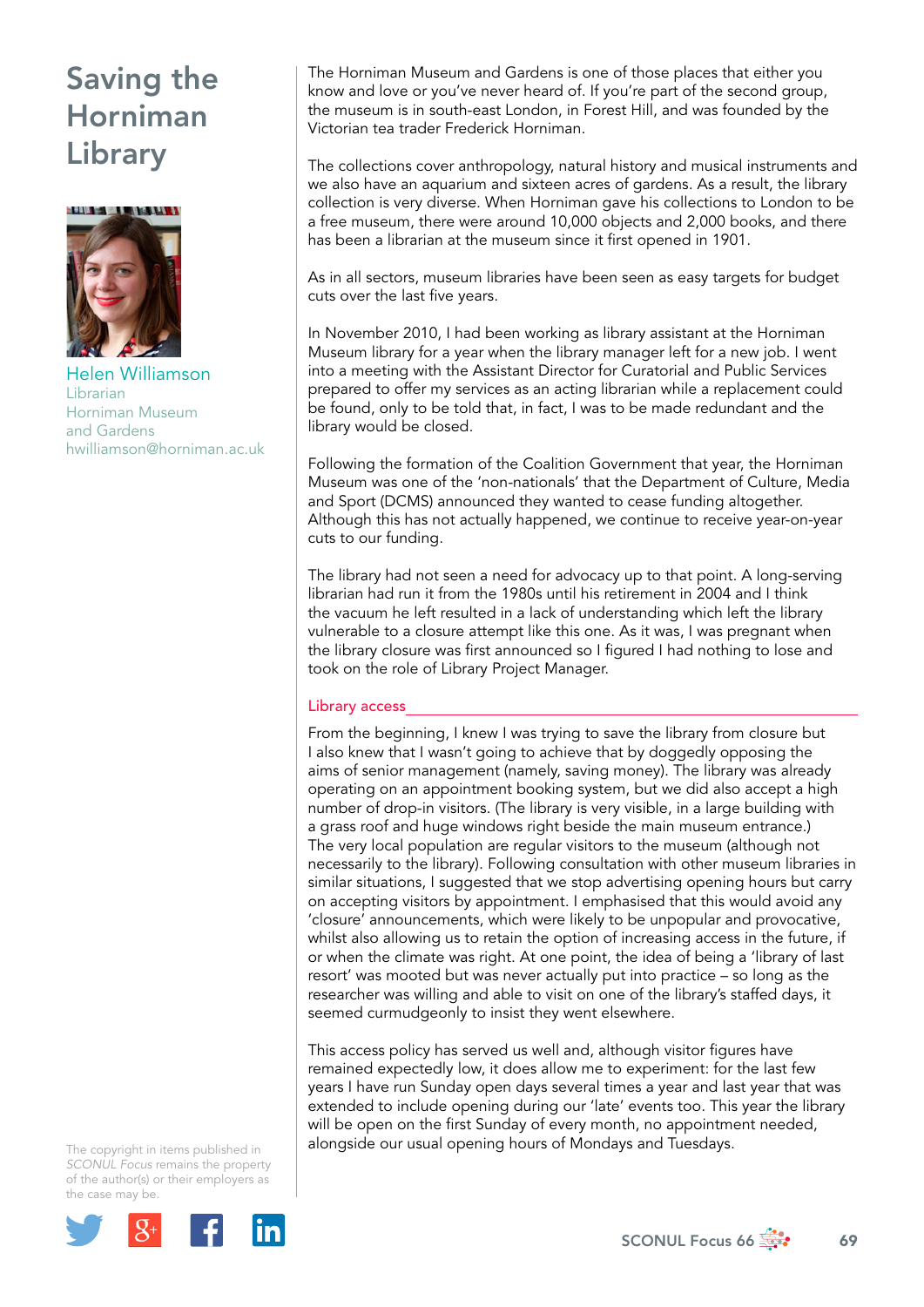#### Journal subscriptions

During the year I had already spent at the museum, I had worked hard to build relationships within the organisation, and particularly with curators, by assisting them with their research and mediating their use of the library collection. I had recognised that the library was not easy to navigate, so I would always offer to retrieve books and, often, deliver them to the curator's office.

As a result, the curators were very supportive when it came to the library project and particularly with the reduction of our journal subscriptions. They were taken aback by our spending (then c. £9000 per year) and were very cooperative in identifying the titles they really needed and those they could live without. This led to a 50% reduction in our subscriptions with relative ease.

The library manager under whom I initially worked at the museum was very keen to make the library more 'academic' in the university mould and increase our online offering. However, our institution has fewer than twenty staff members at any given time who would make use of e-journals, and they have varied subject interests, so I felt it would not be financially worthwhile to increase our online offering. In the early days of the closure project, I had a conversation with the assistant director who was managing me; it went along the lines of 'well, of course, we'll have more online resources'. I did not agree with this proposal because the workload involved in administering multiple e-resources is not feasible for a solo librarian, and I thought it would be unwise to try to replicate services that were available to our staff all over London via our membership of the M25 Consortium.

#### Historic library collection

Much more interesting to me than digital collections was the nature of our physical library collections and how they were uniquely placed to tell the stories of our museum objects.

Museum object collections are revered for their uniqueness and are protected by various codes of conduct, and archives seem to be seen as holding the key to an institution. Museum libraries, on the other hand, are often misunderstood and seen only as discrete (and under-performing) public services. This misunderstanding is often perpetuated even in their home institutions, which necessitates almost constant internal advocacy reiterating the fact that library collections are as unique as the objects and archives.

Library collections are an important information source: they have been built up specifically to unlock the stories of the object collection, and have been collected as widely as the objects themselves. These library collections could never be fully replicated digitally. The library (and its accession registers) can tell you the story of a museum much more clearly, often, than even the objects can.

The Horniman is an excellent example of that – we have complete accession registers all the way back to 1901, so it is possible to check what was being acquired when. Everything in the library represents curatorial and museum practice at a given time. This is particularly interesting – and complicated – at the museum, because the specialisms of the curatorial departments frequently change with staff changes. For example, our current keeper of anthropology specialises in the Americas, whereas the previous one focused on Africa and the African diaspora; the current deputy keeper of musical instruments specialises in keyboards while the previous one's specialism was brass. And it has been like this throughout the museum's history.

The copyright in items published in *SCONUL Focus* remains the property of the author(s) or their employers as the case may be.



The presence of this important historic material was another thing that helped 'save' the library, along with some extraordinary and fortuitous discoveries in the collection.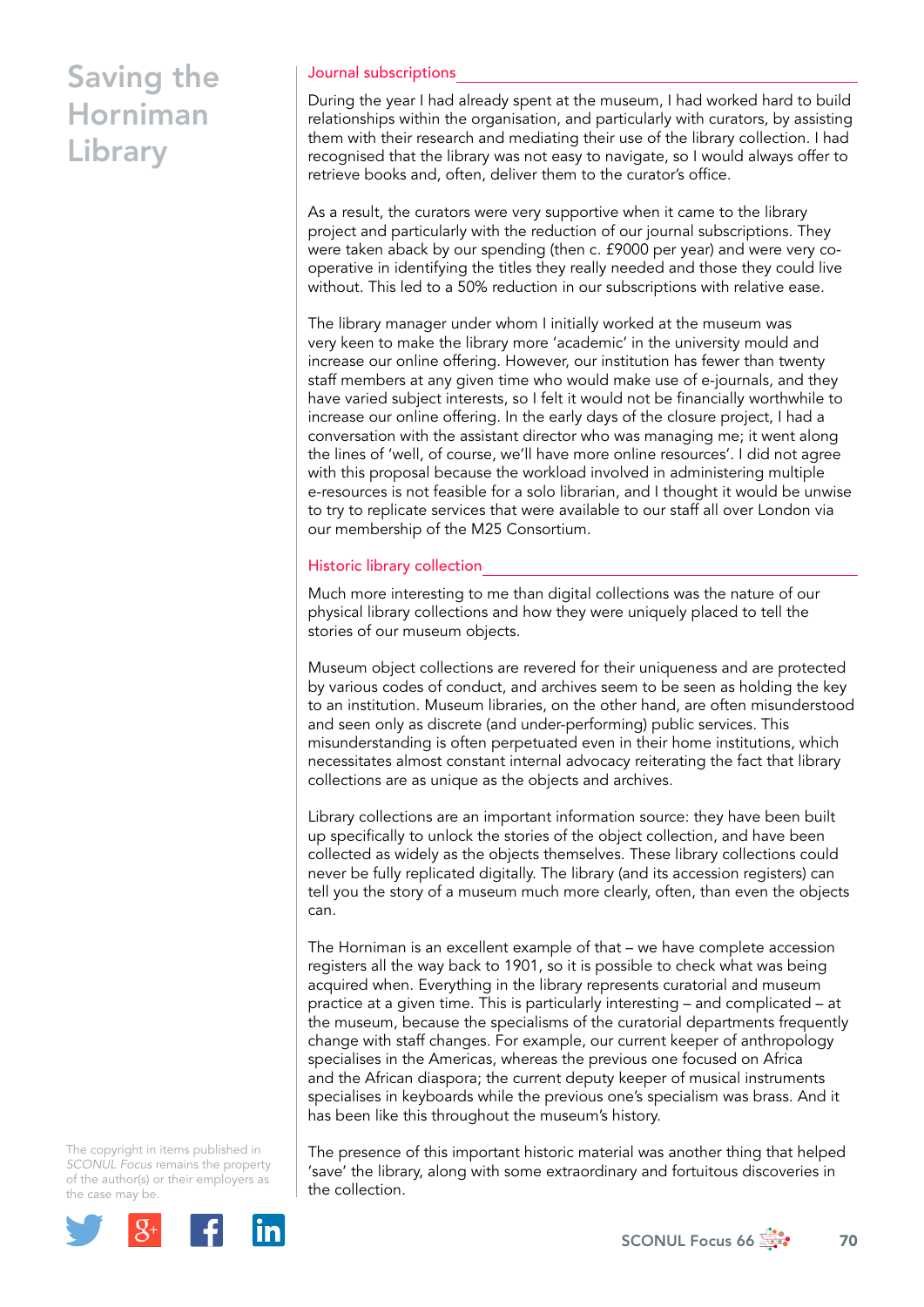These included a previously unknown copy of Anna Atkins's Photographs of British algae, of which there are only around twelve copies in the world. Atkins is considered by many to be the first ever female photographer, and the book the first published book of photographs. Atkins produced the work over a period of ten years, between 1843 and 1853 and distributed it in parts to a number of recipients who then bound the work themselves. Because the binding was down to the individual (and not overseen by the author), all copies are unique, and ours contains one of the highest numbers of plates of all the extant copies. It is therefore enormously valuable, a fact that was helpful to me when it came to advocating for the library and its collection.

#### Future librarian role

During the project, along with trying to save the library, I was also trying to save the role of librarian, either for myself or for someone else!

From the beginning, I pointed out that closing the library in its entirety and disposing of the collections would be an enormous job, costing far more money than it would save, in the short term anyway. Once it was established that the collection would be kept, I set about demonstrating the need to have a librarian in post, even just for the management and facilitation of staff use of the library.

As the library is not easy to navigate, a staff presence is essential in keeping the collection available, organised and usable. I highlighted the further moneysaving initiatives a librarian would be able to deploy to make up for the reduction in our acquisitions budget. These include the increased use of interlibrary loans and the exploitation of our M25 membership, which allow staff to access material that we cannot afford to buy ourselves. I think this is one area where I have achieved particular success: the library budget is a fraction of what it was, but I feel there has been no drop in the level of support provided for staff and, in fact, there's probably even been an improvement. The added involvement I have in the research work of the curators also helps to embed the library collections in the work of the museum and strengthens my relationships throughout the organisation.

This is not to say that it has been all success and glory. When I was making suggestions for a future librarian role (and writing what would form a large part of my own job description – a strange experience), I put a considerable focus on carrying out further research into our own collections, saying that this had the potential to benefit the museum by identifying unique and important items (such as the Anna Atkins). This suggestion was not taken up, and although I have had some small successes in getting books into exhibitions, I have not been able to make progress towards incorporating library material into our museum 'offer'.

### The outcome

The outcome of my work was a 0.4 full-time equivalent librarian position, which I have filled since my maternity leave ended in January 2012. The library budget went down from around £28,000 to £10,000 and the staffing costs have gone down by around 80% too. I like to think that the library will be safe from further cuts as we now cost so little as to make any saving negligible. However, my challenge now is to find a way to slowly start to 'grow' the library again. The new Sunday opening hours are a positive step forwards but I feel there is a lot of work to do. The ongoing struggle is the limitation of my working week, my budgetary constraints and getting recognition of the need for a strategic plan for the library within the institution.

The copyright in items published in *SCONUL Focus* remains the property of the author(s) or their employers as the case may be.



Leadership for museum libraries needs to come from senior management. We need them to understand what museum libraries do and recognise the value that they bring to their institutions. We need them to value libraries themselves